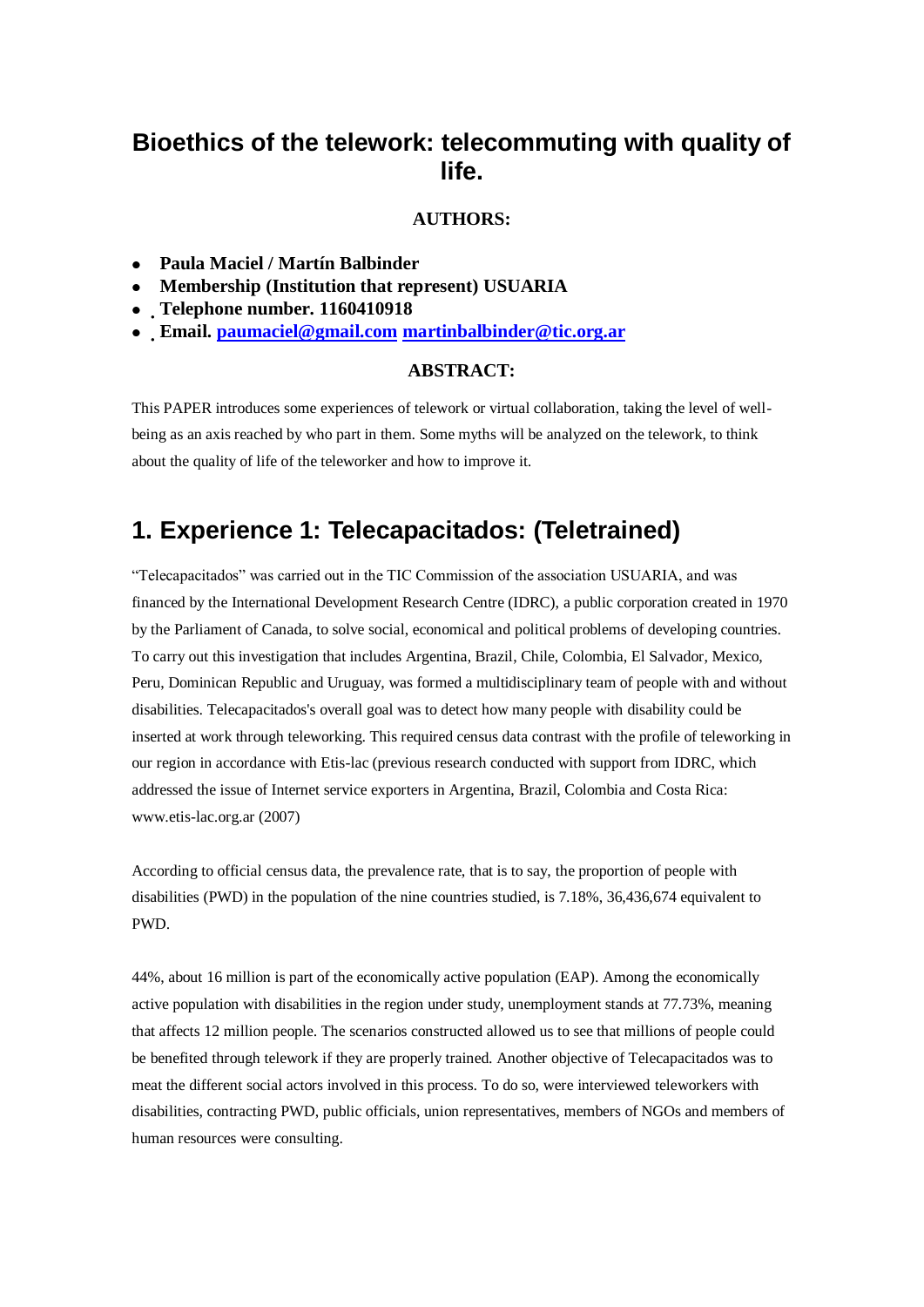#### *1.1. Teleworkers with disabilities*

Both in ETIS-LAC as Telecapacitados, the sample of teleworkers surveyed, demonstrated the following coincidences:

Average Age of 40 years, majority presence of the masculine gender, and high level of education.

We emphasize the following points obtained in our interviews:

\* Many people telecommute and they did not know that they did.

\* There are experiences of teleworkers in a wide variety of activities; opportunities are not restricted to the areas of information or communications.

\* Those that are recognized as telecommuters make a very positive account of his experience, and relate improvements in their relational life in the family and work. They argue, in many cases, that telework has reduced the weight that the barriers of accessibility and transportation, through dignified work.

\* The civil society organizations have been a bridge, in most cases, for people with disabilities started in this type of modality.

Although we have contacted a majority of teleworkers who work under dependency ratio, we believe that the recruitment form is not decisive in the development of this form, or the satisfaction that it generates among teleworkers.

Employer discrimination is the main pointed identified obstacle, when teleworking. It also identified the lack of knowledge on telework and regulations, and self-discrimination.

\* About the level of income, the majority of the interviewed people are satisfied with what is perceived and those who are not associate the dissatisfaction with the modality of the telework.

\* With regard to requests for telework, most focusing on skills that the person should definitely develop, such as the ability to manage ICT capacity and organizational venture, trust, self-improvement.

\* In addition, we think that from the formal education there is no a direct relation with the development of these competences, for which the auto training has received a significant importance. So self-

empowerment has become very significant.

\* As for the type of tools to telecommute, we observe that a very costly technology is not necessary. The majority of the teleworkers counts with a standard computer with Internet connection.

#### **1.2. Contractors**

We found a widespread ignorance among the contractors about both subjects of the Investigation, that's why hiring of teleworkers with disabilities is presented tentatively in the respondent universe. Some of those interviewed are declared as potential contractors but they are not yet. We did not detected planned programs covering aspects such as appropriate selection processes, specific training or digital access, except in those cases that they were part of telecommuting pilot programs that do not exist in all countries. Regarding the Experiences with teleworkers with disabilities, the majority of respondents plan to expand or continue this kind of recruitment.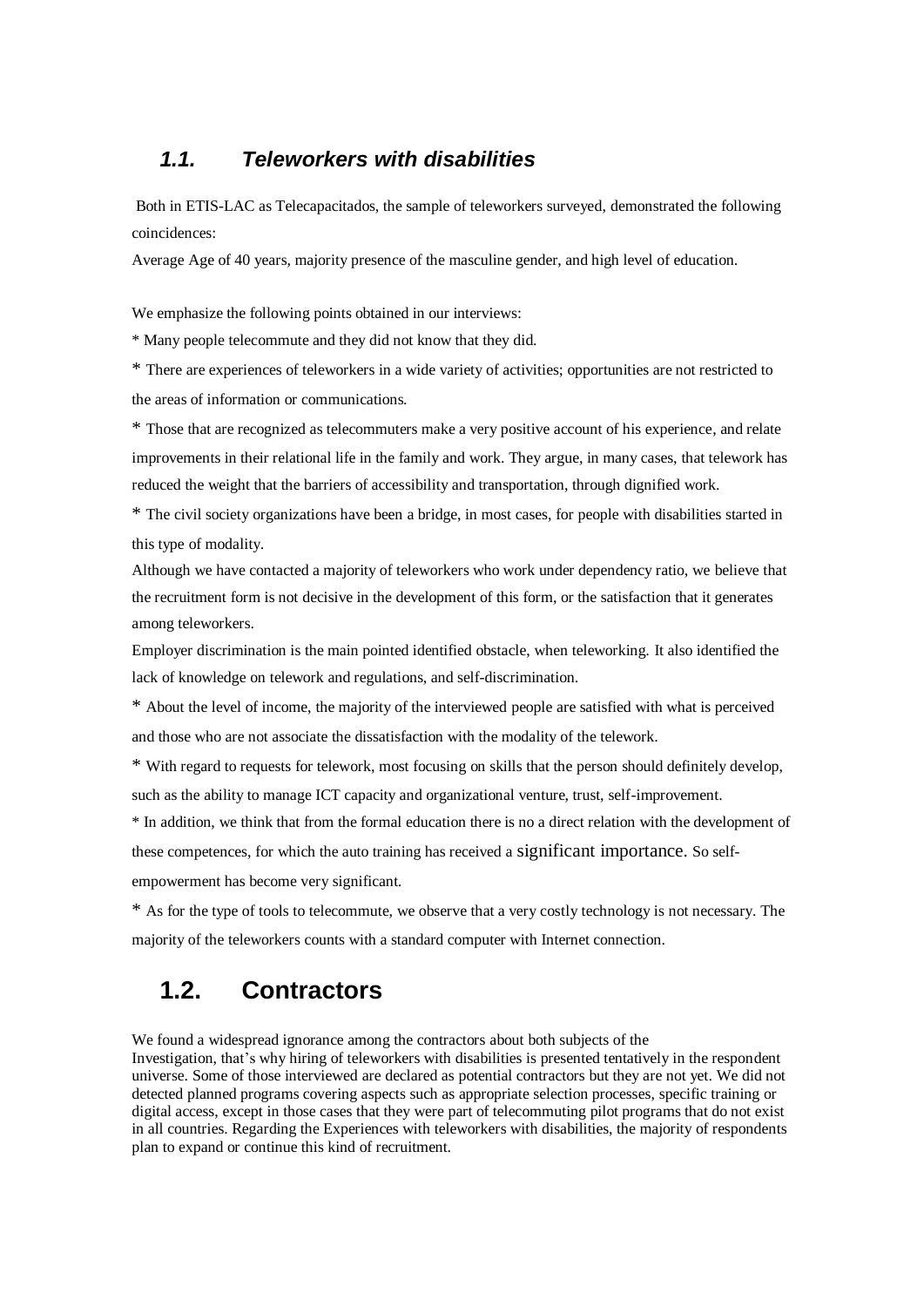# **1.3. Public Sector**

When we asked about considerations whether the State was interested in encouraging teleworking, the response was positive in 20 cases and negative in 8 cases. When we wanted to know about this interest in promoting telework in the public sector, respondents wielded the following reasons: to generate more and better jobs, because it is a way of work which included many future prospects, telework policies are lacking to direct money from the pensions of disabled people into productive activities. Interviewed people who felt that the State was not interested in encouraging teleworking wielded the following reasons: the state has no policies and then acts on impulse, not interested in hiring people with

## **1.4. Trade unions**

disabilities, serves private companies and not public sector activities.

The interviewed have a vision Respondents divided between the benefits it can bring telework as a form of employment inclusion, people with disabilities and the risks of engaging in an activity not adequately protected in terms of worker rights. We consider as necessary, first, to inform these organizations about the experiences of teleworking in the region have joined PWD that achieved job stability through decent work. In a second instance, it would be appropriate to involve unions in programs of integration of persons with disabilities.

# **1.5. NGOs**

We find many interested organizations, hoping the information and assistance team to practice this modality. Among those who have negative opinion, the

Association between "Telework = work = call center junk or scams as circles of money. It is striking to note that all NGOs consulted they use ICT to non-paid

Work of militancy, but it not appears the relationship between the use of ICT-lived as positive, and telework, as potentially negative and producer of segregation.

About legal rules that would impede the inclusion of people with disabilities into the labor market in Argentina what it first appears is the lack executive

Decision to enforce the law, besides the absence of penalty. Is remarkable that none of the respondents know about the existence of public policies in the

Field of education and telework training.

## **1.6. HR Consultants**

Among the many questions that were made to respondents, the answers to highlight potential barriers around teleworking, which revolved around: the misinformation,

The culture of rigid work schedules, not suitable for all jobs resistance to change, lack of specific legislation, lack of ICT training, ICT infrastructure

Costs, teleworking association of informal work, non-compliance with agreed commitments employer, physical working preference.

Website:<http://www.telecapacitados.tic.org.ar/index.en.php>

#### *2. Experience 2: bioethics of teleworking:*

During the presentation of the paper "Telework as a tool for the

dignified life of persons with disabilities" filed on October 28, 2009 at the Campus of the UNRC, Universidad Nacional de Río Cuarto, Córdoba, Argentina, in the framework of the Days of Bioethics woke up a very rich debate, which will be reproduced. The lecture had two instances: first, they presented the findings of the mentioned research through a video (available on the site of research www.telecapacitados.tic.org.ar or by:

<http://www.youtube.com/user/ProyectoJaramillo#play/all/uploads-all/0/ifq67n-zKnU> )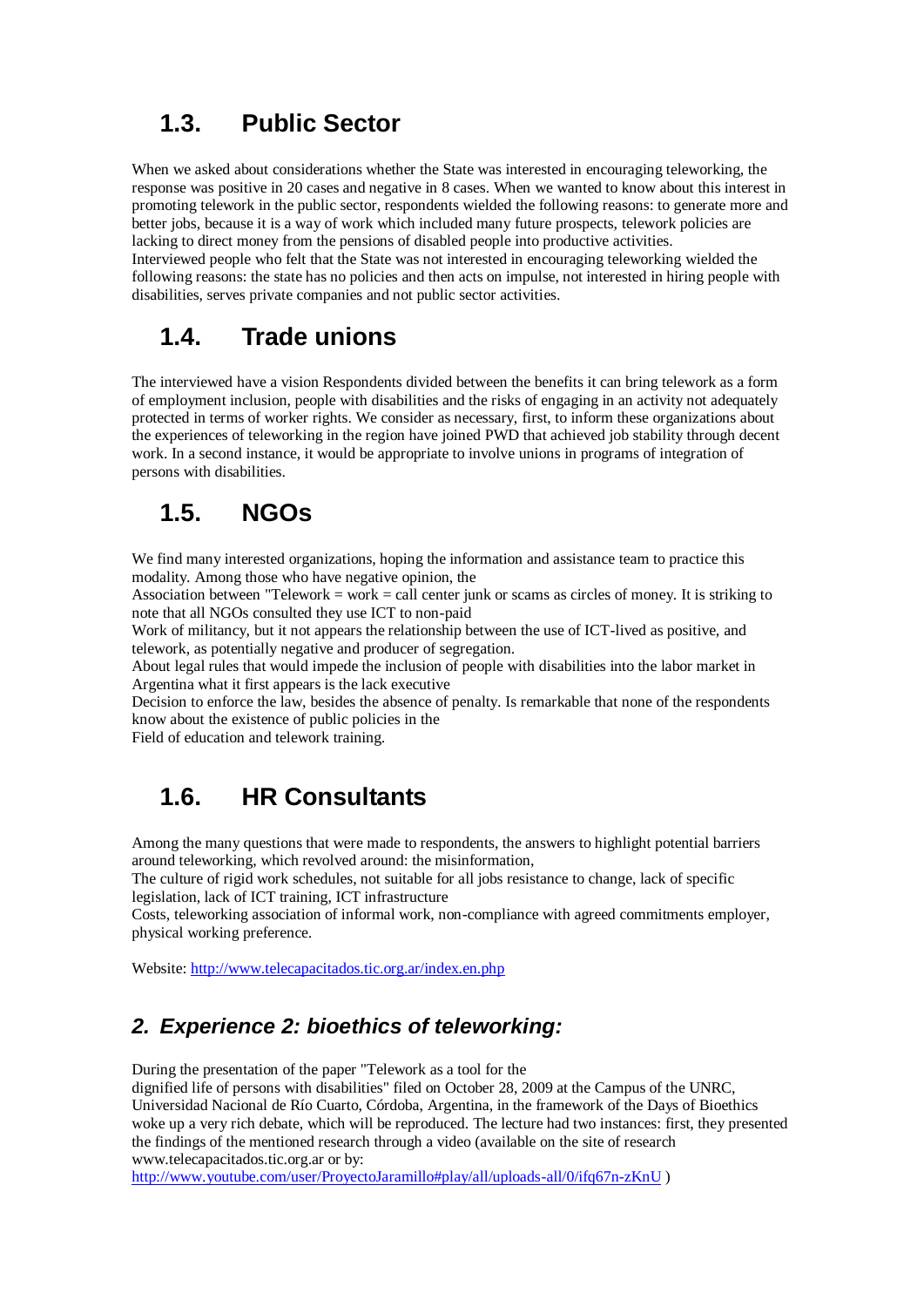In the second part, it was spoken about the experience of researchers with disabilities, Paula Maciel and Martín Balbinder, taking as central the concept of independent living / dignity life, trying to answer the question "What does it mean teleworking in decent conditions for people with disabilities? In our research we say that telework opens the right to work wherever we want and Independent Living philosophy speaks of the right to decide where to live. Thus, bringing together this two lines of thought, the concept of telework is defined as worthy to decide how and where to live and work. To do this, ideally, it has to be given certain minimum conditions. Telecapacitados was a very interesting pilot about how to achieve them.

Being an interdisciplinary group composed of people from several countries from various disciplines of origin, with varying degrees of knowledge of the subject of disability, with or without disabled and with varying degrees of interest in changing their daily practice. Luckily for teleworkers with disabilities, most of the team was willing to learn and grow. This experience was a source of learning. The members with disabilities have learned to raise more operating their needs and best strategies for moving towards a more accessible and inclusive word, taking into account that the theoretical learning about disability not always involves a change of habits, traditions and customs. Group agreements were needed about the best ways to communicate, taking into account that not all technological tools for teleworking meet accessibility requirements, because the method is still new. Besides, since the members have disabilities varied, they not always have knowledge of other disabilities. It was remarkable throughout the research, peer support where each member shared the difficulties on the way,

Learning from the experience of the others. The members with disabilities had without plan, a triple role: as researchers, such as disability experts and peer support.

As an interviewee says "I do not talk about equality, but of equal opportunities. Equality includes the same starting level. The equation assumes a gap that needs to be compensated in some way. " It was necessary to work permanently within the research team, in removing barriers to ensure that all data collection instruments and methodology used work should be accessible and the results thereof were presented in accessible formats.

This effort included the areas of Web site project; exchanges among participants (Netiquette accessible), forms of data gathering, and physical accessibility of venues face presentations, and outreach activities. Our guide was the concept of Design for all, which is the intervention in environments, products and services so that everyone, including future generations, regardless of age, gender, capabilities or cultural background, can enjoy participating in the construction of our society. We hired an Web design expert in accessibility, who got any user, that use any web browser or any technology to surf the Web, you can visit our site and get a total and complete understanding of the information contained in it, as well as have full and complete ability to interact on the site without facing technological barriers to providing flexibility and accessibility to accommodate the needs of each user and their preferences.

[http://www.caminandoutopias.org.ar/tesis/tesis11.php.](http://www.caminandoutopias.org.ar/tesis/tesis11.php)

Some members were supportive technology users, which includes all hardware and software systems that enable people with disabilities to use mainstream computer systems. Though it was not treated during the investigation, each teleworker had already adapted to its environment, ergonomics is important to mention that analyzes those aspects that cover artificial environment constructed by man, directly related to the acts and gestures involved in any activity. In all applications the aim is common: it is to adapt products, tasks, tools, spaces and the environment in general to the ability and needs of people, so as to improve the efficiency, safety and welfare consumers, users or workers. It is the definition of comfort, efficiency, productivity, and suitability of an object, from the perspective of using it. Ergonomic means to design products and to adapt work of these people and not vice versa. The logic that uses the ergonomics is based on the axiom that people are more important than the objects or production processes, therefore, in those cases which pose any conflict of interest between people and things, should prevailed people. Ergonomic principles are based on the design of products or work to be approached from a knowledge of what skills and abilities, and limitations of people (considered as users or workers, respectively), designing the elements that they use taking into account these characteristics.

http://es.wikipedia.org/wiki/Ergonom% C3% Ada

Finally, the speakers referred to their own experience as users of personal assistance, noting that without this service would not be possible the participation in this research. The field of disability is broad and very diverse. There are different types of disabilities and different grades, different limitations and shortcomings and therefore different needs. People with disabilities must be assisted in what they cannot do and should be treated as independent in spite of their dependence. Most people with disabilities are dependent, because of their limitations and need to be assisted in their daily activities, such as dressing,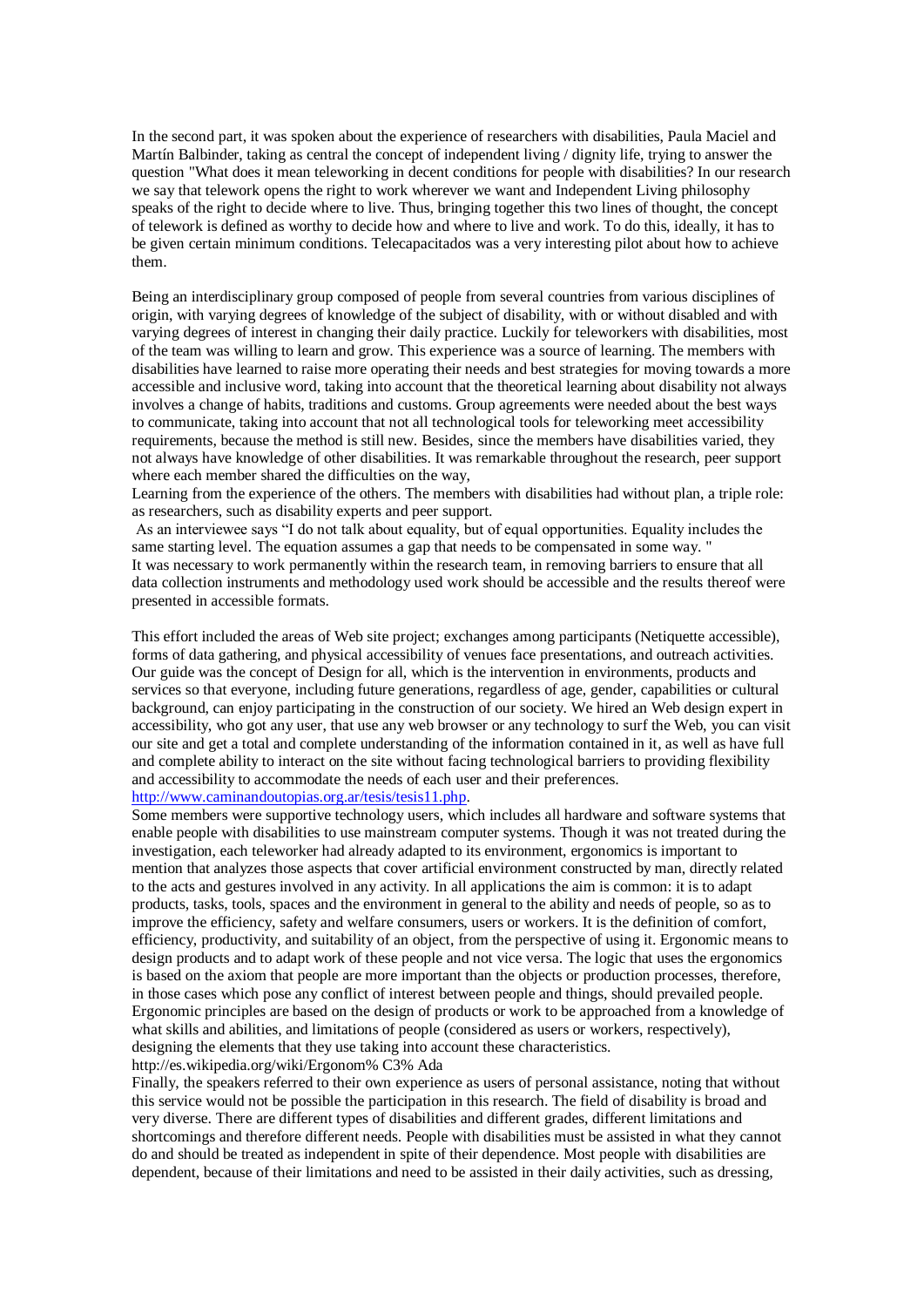shopping, preparing meals, cleaning, etc. In fact, the attendees help in all those activities that the person would do by itself, if not had a physical, sensory, mental or learning disability.

It is very important to have quality in the cares to get more independence. The person attending should understand that personal assistance means that the user has control of the services and how they should be made, according to their own needs, capacities, circumstances and aspirations. Http://www. minusval2000.com/literatura/articulos/dependenciaIndependencia.html

From now, here is the material that we, as researchers, we carry the day. But before and after the presentation, we developed a very rich exchange with participants. The previous paper talked about euthanasia, so appeared how to ensure a dignified life of people who are not terminally ill, though may seriously affect his dignity. It was emphasized that not only required a definition of dignified life, but to consider the necessary support to improve the quality of people life. The participants were able to connect with situations in which their quality of life was threatened by lack of choices or by the presence of barriers in the environment, including gaps edificial of the university where the encounter occurred. Misinformation is troubling about the lack of knowledge on issues of disability in many forums on bioethics.

The voice of people with functional diversity is the one with the clarity of thought necessary to carry out that change. The group of people with disabilities has publicly asked to be heard in bioethics committees. [\(http://www.diversocracia.org/docs/Fundamentos\\_bioeticos\\_para\\_la\\_inDependencia.doc\)](http://www.diversocracia.org/docs/Fundamentos_bioeticos_para_la_inDependencia.doc) Telecapacitados showed that ignorance and prejudice, both of telework (isolates Telework, telecommuting is precarious employment, telecommuting is only for those who cannot do anything else) and disability (All activity with people with disabilities is rehabilitation, People with disabilities are conflicting or lack of autonomy, for example) can result in resistance to change. You may also run that risk in the field of bioethics. At this point, we say it is an ethical issue, giving voice to this group to discuss issues such as achieving a better life for each of us.

In our research we are talking about that teleworking opens the right to work where they want and the Independent Living philosophy speaks of the right to decide where to live. Bringing together two lines of thought, the concept of telework is defined as to decide how and where to live and work. To do this, ideally, have to be given certain minimum conditions. Telecapacitados was a very interesting pilot about how to achieve it. Being an interdisciplinary group composed of people from various countries from various disciplines of origin, with varying degrees of knowledge about the subject of disability, with or without disabilities and with varying degrees of interest in changing their daily practice. Members with disabilities had, without having planned, a triple role: As researchers, such as disability experts (from the standpoint of theoretical and experiential) and peer support, helping ourselves in developing strategies and overcome difficulties.

Experience 3: The virtual NGOs.

Many people with disabilities in the region have found Internet as a place to meet, build shared knowledge and advance the defense of their rights. The specific health experience is a factor in the life of the person, very important, but besides there are others tings that define us as social beings with desires and aspirations that go beyond basic survival:

We are citizens with rights and duties that are part of communities formed by a variety of human beings. The theoretical speech that endorses the progress of the medical model to the model of independent life makes clear that what has to be repaired is not a sick individual but a society who does not give content to all the citizens. [\(Http://www.forovidaindependiente.org/node/99\)](http://translate.google.com/translate?hl=es&sl=es&tl=en&prev=_t&u=http://www.forovidaindependiente.org/node/99)

The social model of disability describes the factors that impose restrictions on people with disabilities. Factors such as individual prejudice, discrimination, institutional, public buildings inaccessible, unusable transport systems, segregated education, the omission of the adjustments in the work environment and other characteristics of the individual. The work focuses on society to change policies, attitudes and economic discrimination against persons with disabilities.

In contrast, the medical model locates the "problem" in the individual by identifying the causes of this problem as a result of functional limitations or loss, organic or psychological, which is assumed to manifest disability. The medical model emphasizes individual responsibility in limiting experiencing. In this view, still dominant, the problem is stated as the individual deficiencies and proposes solutions in the hands of technical professionals, focusing on achieving specific health status professionally correct the deficiency, improve the functional abilities of the individual is paramount intervene to achieve "cure" and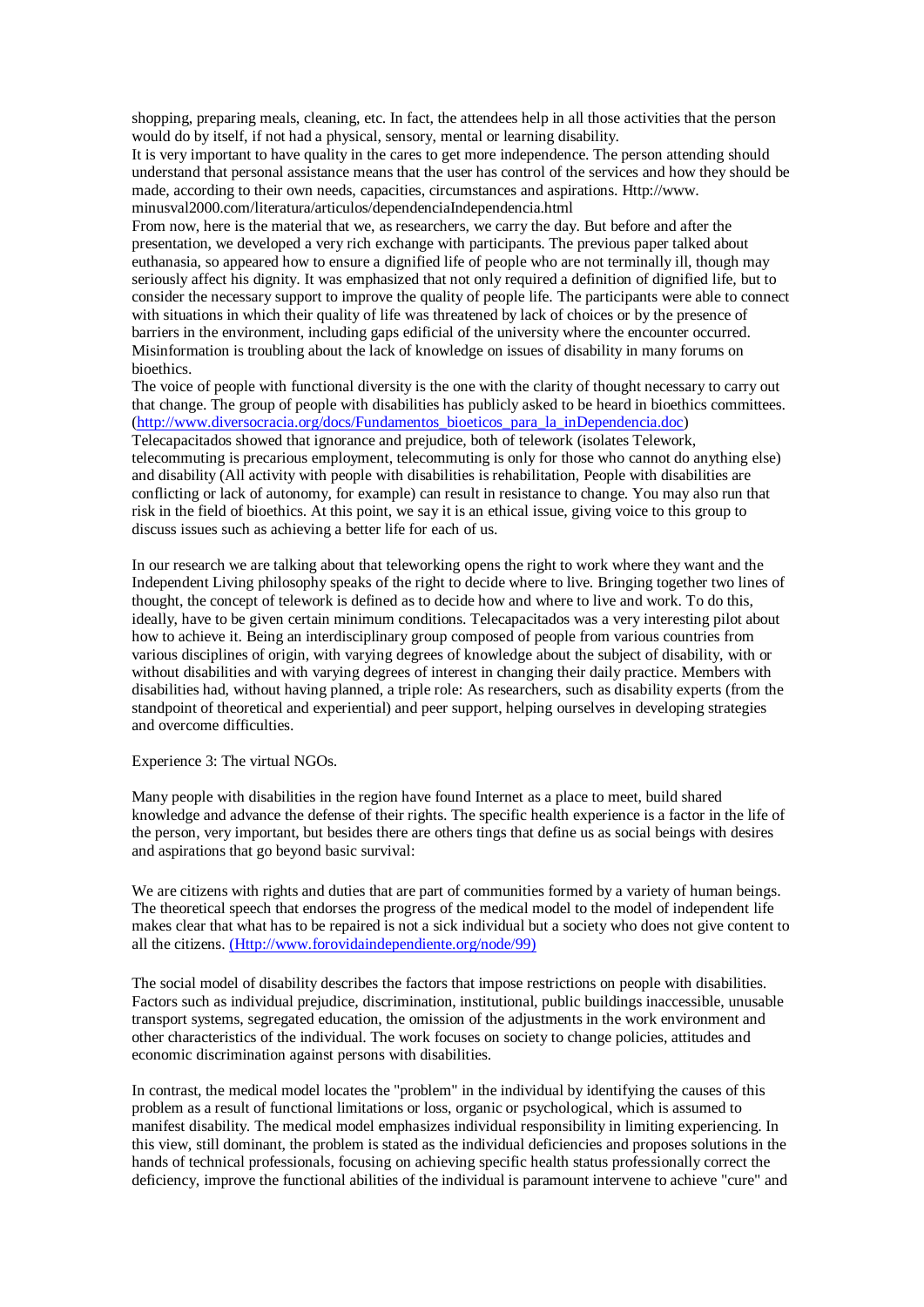"integration" of the patient. The usual result is that the person made up their self-image as a problem. In many cases this is usually due to a strong sense of guilt and shame which involves the denial of self and the socialization, self-paralysis as a social being, providing conditions conducive to the systematic discrimination and extended to all areas the society.

Theoretical discourse that supports the advancement of the medical model to the model of independent living, explains that what has to be repaired is not an individual sick but a society that does not accommodates everyone. [\(Http://www.forovidaindependiente.org/node/99\)](http://www.forovidaindependiente.org/node/99)

#### *3. Experience 4: Web creativity: joint writing experiences*

In this case, we will discuss what we taught ourselves to write together with distant persons to obtain a product that represents the synergy group, is a thesis, a paper book, magazine group, an investigation, which he sometimes had to ICT related issues and sometimes not.

Web Creativity Web is a term we invented to describe the creative processes that have the scenario of the Web. You can designate both the exchanges that took place in an online community during which generates something new, innovative content creation, collaborative learning in virtual environments, innovations in Web design and any other situation that combines Internet usage and associated technologies and the emergence of innovative elements. In this text, in particular, we focus on virtual communities as a creative space.

In this regard, consider it essential to think not only as an Internet technology platform, but look at it as a space for interaction between human beings, which is being transformed by the same interaction that unfolds. Internet is not only linked machines. It is a network of human networks that relate to each other and where computers are only the technology platform that allows mediate these relationships. It is clear that that is based on an interconnected computer technology platform, makes this network of human networks work with new and special features. Relations to be mediated by the technological platform, communications are modified.

For ICTs to contribute to human development needs to be inserted into existing practices, between persons, groups or organizations. Based on these specific practices, it is possible to turn the ICT tools to enhance the work in the real world and concrete. The social appropriation (and staff) of the ICT involves an act of creativity, incorporating specific aspects to the task, with the combination of elements previously unconnected changing habits, customs, practices, interaction with humans and objects, which amended to situations and people who are effected by.

This process was clearly seen in all successful teleworkers we interviewed in Telecapacitados: Although he could not explain clearly how they did it, nor knew how to teach others to do what they did, it was clear that there was a process of gathering what they could do with the computers and Internet, with a business proposal that someone bought and financed. This sense of comfort with the medium and its special missing in those who wished to telework and did not know how to do it. For there to be appropriated, there must be personal and organizational creativity.

Turning to another shared creative space, the team (researchers) we note how among the most committed members are developing a genuine interest and ability to learn from each other and create a joint product. Very different people, countries, professions, cultures, interests, health conditions and very different temperaments, they communicated with each other and created a joint production. One of the possible definitions of creativity is the association, combination, mixture of elements previously unconnected. The Web provides an extremely fertile field for these "remote associations"

The group closed to help in those moments when there were difficulties. There were also a couple of instances where the individual ego clearly conspiring against the whole, they were the least. We do not know enough of how to detect and avoid these situations, there's are lot about writing in reference to the work face, but for us to pioneer, writing and theorizing about leadership and their virtual avatars. In the best case, each of these processes of creation and knowledge generated trading strategies and became part of the group to be taken up in the future and put into practice for new problems. So, we've learned something in the process. This learning process is optimized if there are adequate tools for registration, which allows reuse as labor input materials generated.